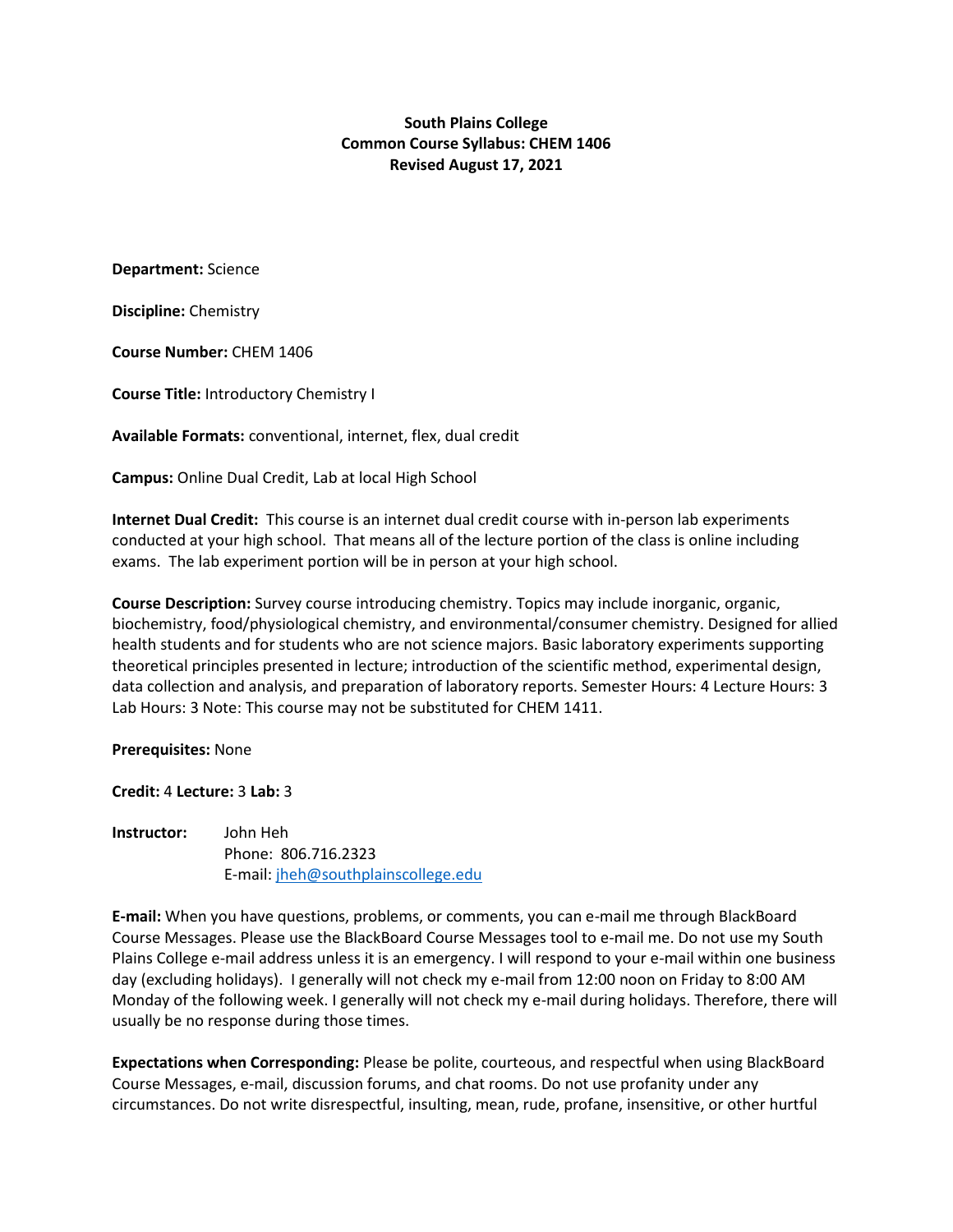messages or comments under any circumstances. Failure to abide by this policy will result in the appropriate disciplinary actions. Students are expected to maintain a pleasant learning environment for themselves as well as for their classmates. Therefore, if, in the view of the instructor, a student is disrupting the class, the appropriate disciplinary action will be taken.

**Online Disclaimer:** This is to notify you that materials you may be accessing in chat rooms, emails, discussion forums or unofficial web pages are not officially sponsored by the instructor or South Plains College. The United States Constitution rights of free speech apply to all members of our community regardless of the medium used. The instructor and South Plains College disclaim all liability for data, information or opinions expressed in these forums.

## **Textbooks:**

- 1. CHEM 1406 Textbook by John Heh. All lecture material, including this textbook is provided to you in BlackBoard on PowerPoints, Word files, PDF documents, and videos.
- 2. The Lab Manual will be in a PDF file provided to you on BlackBoard.

# **Supplies:**

- 1. Scientific Calculator
- 2. Computer
- 3. Safety Glasses

# **Minimum Computer Requirements:**

- 1. Personal computer
- 2. Web Browser: Google Chrome must be used.
- 3. A high-speed internet connection
- 4. A webcam on your computer
- 5. Microsoft Word and Microsoft PowerPoint software (a recent version)
- 6. Software or Program to read PDFs (Acrobat Reader)
- 7. A good soundcard and functioning speakers

8. Knowledge of how to navigate web pages and how to deal with pop-up blockers and other devices and warnings on your browser

9. Knowledge of how to download files from the internet and find them on your computer once they are downloaded

- 10. Knowledge of basic operations of Microsoft Word and Microsoft PowerPoint
- 11. Knowledge of how to view and adjust videos
- 12. Proctorio extension on Chrome Browser.

## **This course partially satisfies a Core Curriculum Requirement**:

Life and Physical Sciences Foundational Component Area (030)

## **Core Curriculum Objectives addressed:**

- Communications skills—to include effective written, oral and visual communication
- Critical thinking skills—to include creative thinking, innovation, inquiry, and analysis, evaluation and synthesis of information

• Empirical and quantitative competency skills—to manipulate and analyze numerical data or observable facts resulting in informed conclusions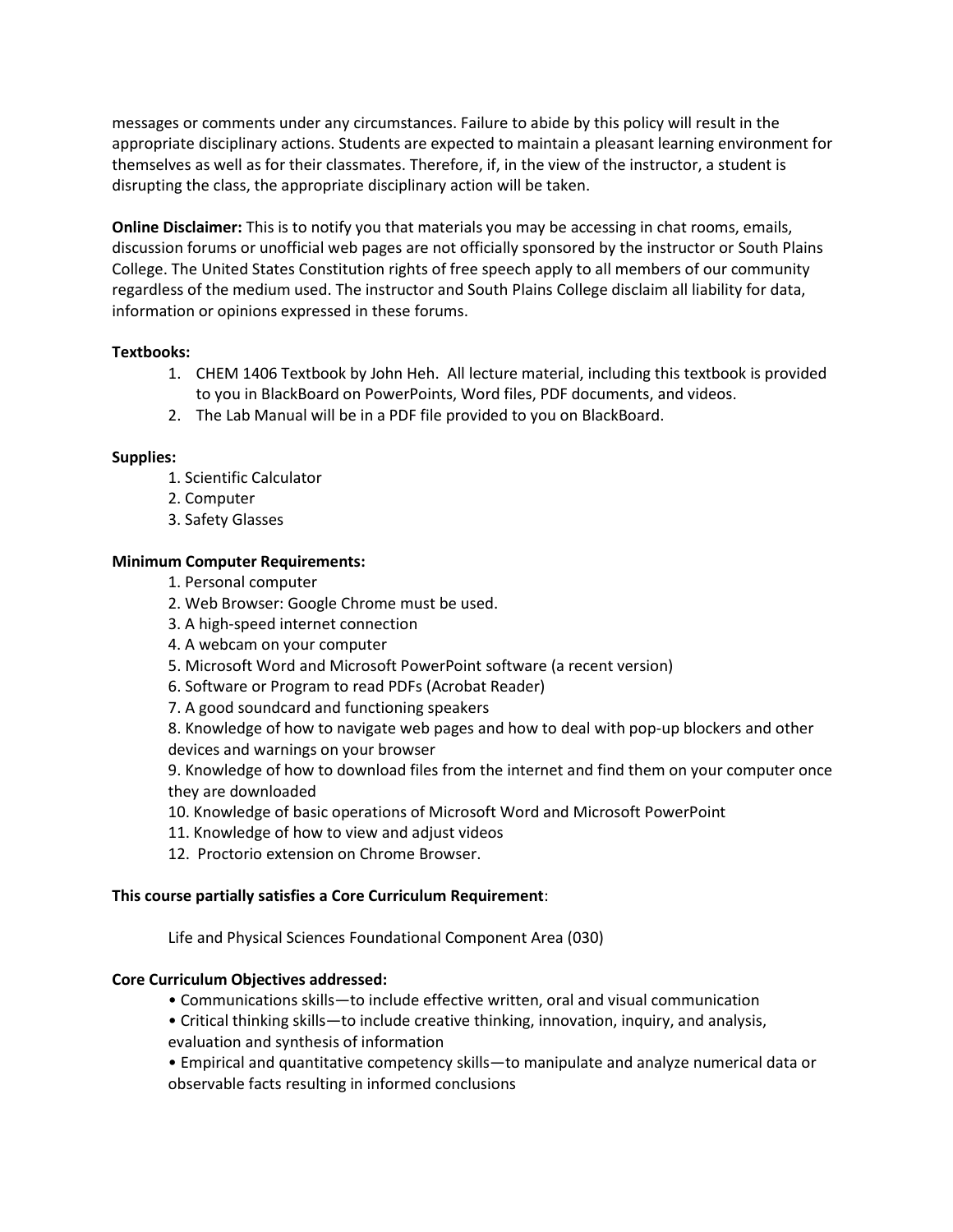• Teamwork—to include the ability to consider different points of view and to work effectively with others to support a shared purpose or goal

### **Student Learning Outcomes:**

#### **From Lecture:**

1. Convert units of measure and demonstrate dimensional analysis skills

2. Define the fundamental properties of matter and classify matter, compounds, and chemical reactions.

3. Determine the basic nuclear and electronic structure of atoms.

4. Distinguish between ionic and covalent compounds and name the different compounds.

5. Identify trends in chemical and physical properties of the elements using the periodic table.

6. Determine the role of energy in physical and chemical reactions.

7. Use the mole concept to determine the number of atoms, moles, grams, and solve elementary stoichiometry-based calculations.

8. Determine the concentrations of solutions using percentage and molarity designations.

9. Use various characteristics of a solution to identify it as an acid or base.

10. Identify and name various organic compounds.

11. Identify and explain the functions of carbohydrates, lipids, and proteins.

### **From Lab:**

- 1. Use basic apparatus and apply experimental methodologies used in the chemistry laboratory.
- 2. Demonstrate safe and proper handling of laboratory equipment and chemicals.
- 3. Conduct basic laboratory experiments with proper laboratory techniques.
- 4. Make careful and accurate experimental observations.

5. Relate physical observations and measurements to theoretical principles.

6. Interpret laboratory results and experimental data and reach logical conclusions.

7. Record experimental work completely and accurately in laboratory notebooks and communicate experimental results clearly in written reports.

8. Design fundamental experiments involving principles of chemistry.

9. Identify appropriate sources of information for conducting laboratory experiments involving principles of chemistry.

## **Course Evaluation:**

**Chapter Exams:** This course has 12 chapters for the lecture portion. Once you finish each chapter, there will be an exam over that chapter. There will be 12 chapter exams covering the material that is discussed in each chapter. The schedule and due dates for the chapter exams is given at the end of this course information sheet. Each chapter exam will count 40 points. The chapter exams will be approximately 20 questions. The format will be multiple choice. The chapter exams will be conducted on BlackBoard. Exams will be timed. You will have 120 minutes to finish the chapter exam. You may only open the chapter exam once, and it must be finished in one sitting.

| Chapter Exam 1 (Chapter 1):        | 40 points |
|------------------------------------|-----------|
| <b>Chapter Exam 2 (Chapter 2):</b> | 40 points |
| Chapter Exam 3 (Chapter 3):        | 40 points |
| <b>Chapter Exam 4 (Chapter 4):</b> | 40 points |
| <b>Chapter Exam 5 (Chapter 5):</b> | 40 points |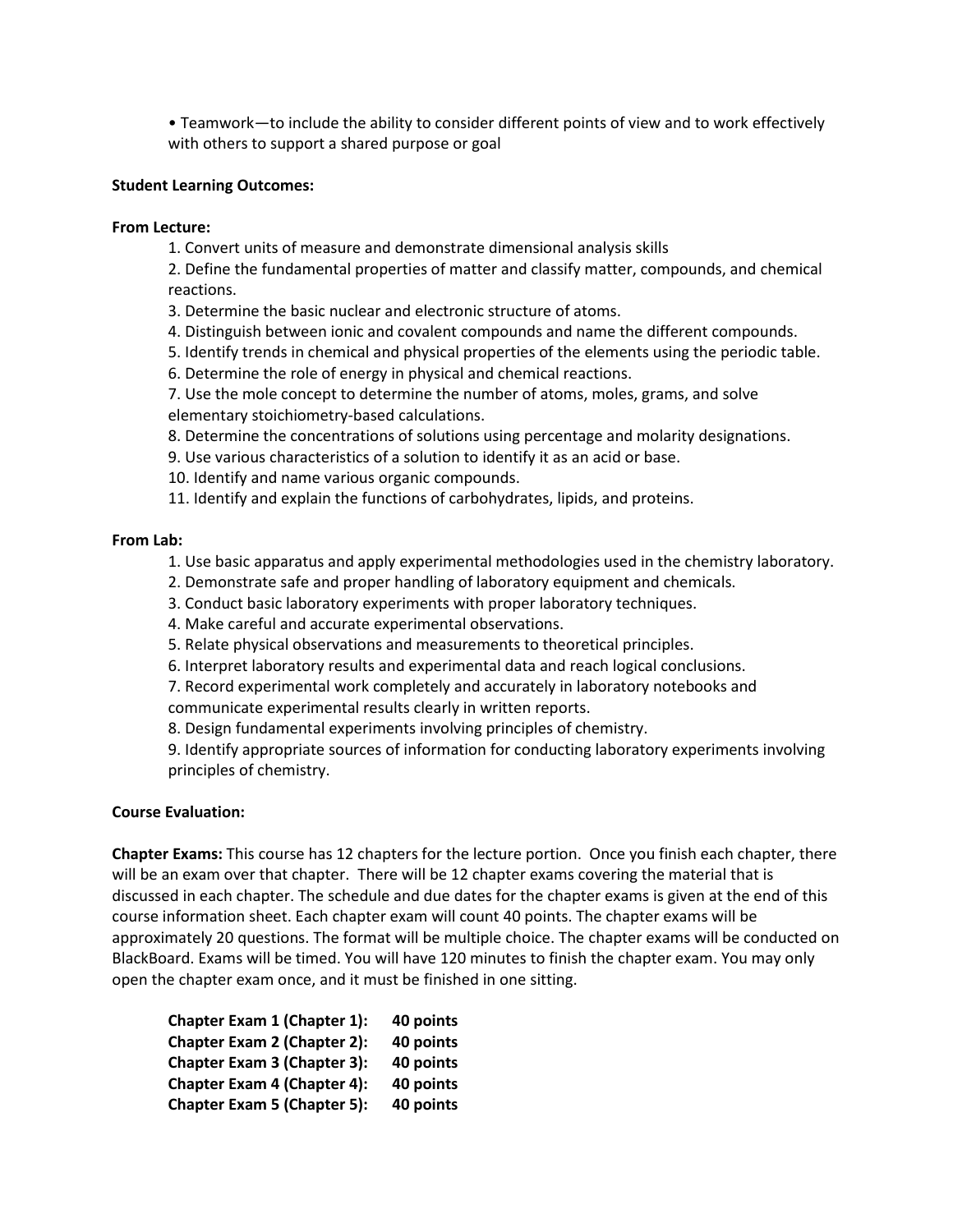**Chapter Exam 6 (Chapter 6): 40 points Chapter Exam 7 (Chapter 7): 40 points Chapter Exam 8 (Chapter 8): 40 points Chapter Exam 9 (Chapter 9): 40 points Chapter Exam 10 (Chapter 10): 40 points Chapter Exam 11 (Chapter 11): 40 points Chapter Exam 12 (Chapter 12): 40 points** 

## **10 Chapter Exams (after the lowest 2 are dropped) at 40 points each: 400 points total**

**Secure Exam Proctor:** The exams will be taken using an extension called Proctorio. Proctorio is a type of software to monitor student activities during test taking. During an exam, proctorio can record your computer screen, record you, record the room, record web traffic, and monitor any facial movements. Anything Proctorio deems suspicious will be flagged for the instructor to review. So just be aware that you and your room may be recorded during an exam. Therefore, you must have a computer with a camera in order to take the exams. And you must install Proctorio on your extension list in Chrome. More information will be given in a course message.

The material scheduled for each chapter exam is subject to change. Changes will be announced if necessary.

*There will be no make-ups for chapter exams unless a student is hospitalized. This will require documentation to be provided to the Dean of Students and/or the Associate Director of Health & Wellness. All other missed chapter exams will receive a grade of zero.*

**Dropping Exam grades:** In all, you will have a total of 12 chapter exam grades. Out of all of the 12 chapter exam grades, the 2 lowest chapter exam grades will be dropped. Only 2 grades will be dropped. For instance, if the lowest grades are a 10, 20 and 20; then the 10 and **only one** of the 20's will be dropped. Or if the lowest grades are 30, 30, 30 and 30; then only 2 of the 30's will be dropped.

**Homework:** Homework will be in the form of practice problems on the PDFs. The practice problems will not be collected and graded. It is essential that the practice problems be completed, as the practice problems will be very similar to the types of problems encountered on the chapter exams.

**In-Person Lab Experiments:** The in-person lab experiment portion of this class will be comprised of topic discussion, homework problems practice; and most commonly, lab experiments. The in-person lab portion of this course will consist of group work. The in-person lab portion will be conducted at your High School and be monitored by your lab facilitator.

**Lab Grade:** The lab grade will come from experiment report grades. You will have 12 lab experiments to perform at your high school. Your high school lab facilitator will have you perform the experiments following the schedule in this syllabus. The high school lab facilitator may alter the schedule. Any changes will be announced by your lab facilitator at your high school. After you perform the experiment, there will be an experiment report for you to complete on BlackBoard. The schedule and due dates for the experiment reports is given at the end of this course information sheet. Each experiment report will count 10 points. The experiment reports will be approximately 5 questions. The format will be multiple choice. The experiment reports will be conducted on BlackBoard. Experiment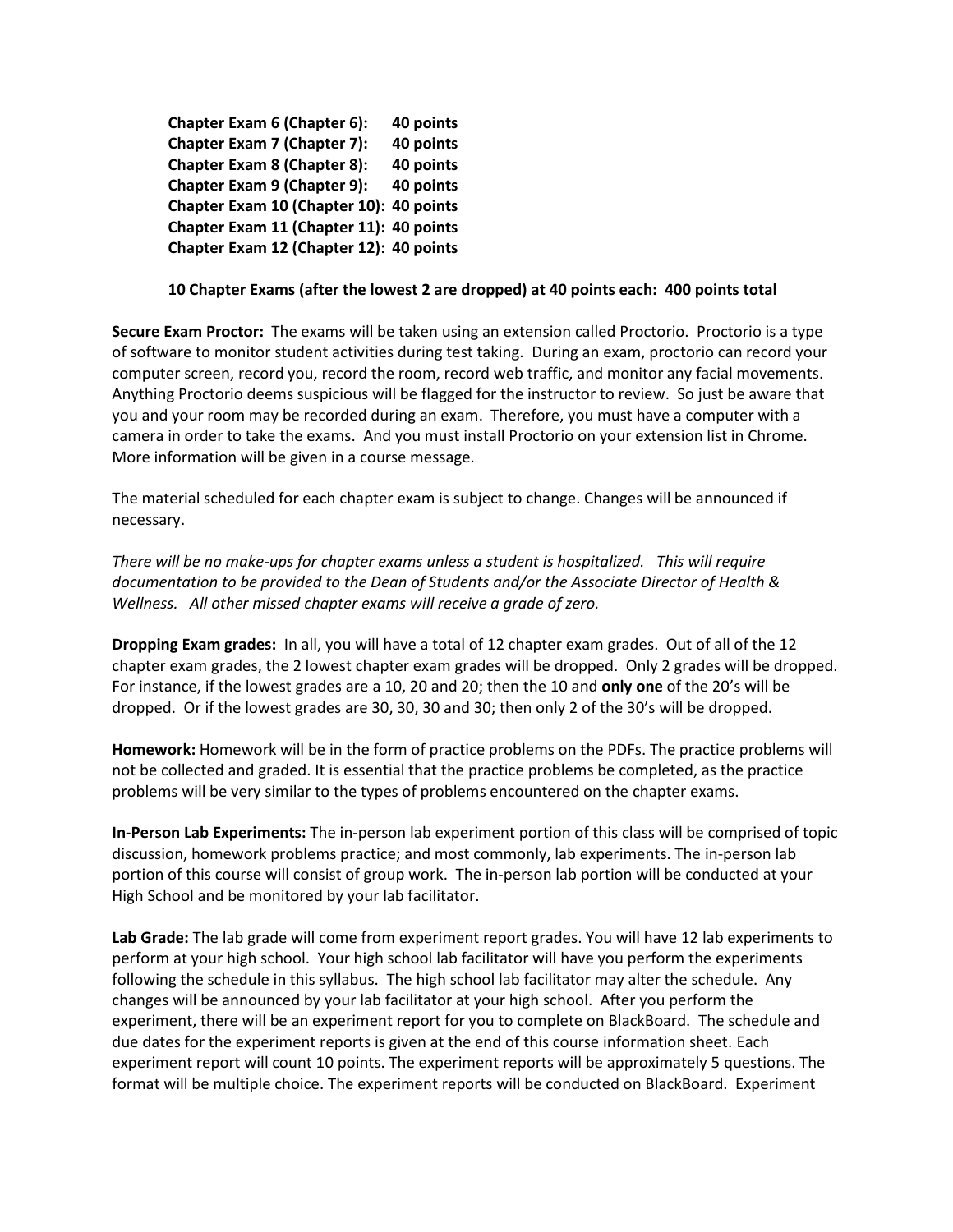reports will be timed. You will have 120 minutes to finish the experiment report. You may only open the experiment report once, and it must be finished in one sitting.

In all, you will have a total of 12 experiment reports. Out of all of the 12 experiment reports, the 2 lowest experiment report grades will be dropped. Only 2 grades will be dropped. For instance, if the lowest grades are a 2, 4, and 4; then the 2 and **only one** of the 4's will be dropped. Or if the lowest grades are 2, 2, 2, and 2; then only 2 of the 2's will be dropped. Therefore, 10 experiment reports will count in the final grade calculation.

| <b>Experiment 1 Report</b>    | 10 points |
|-------------------------------|-----------|
| <b>Experiment 2 Report</b>    | 10 points |
| <b>Experiment 11-A Report</b> | 10 points |
| <b>Experiment 3 Report</b>    | 10 points |
| <b>Experiment 4 Report</b>    | 10 points |
| <b>Experiment 5 Report</b>    | 10 points |
| <b>Experiment 6 Report</b>    | 10 points |
| <b>Experiment 10 Report</b>   | 10 points |
| <b>Experiment 9 Report</b>    | 10 points |
| <b>Experiment 7 Report</b>    | 10 points |
| <b>Experiment 8 Report</b>    | 10 points |
| <b>Experiment 12 Report</b>   | 10 points |

## **10 Experiment Reports (after the lowest 2 are dropped) at 10 points each: 100 points total**

The material scheduled for each lab is subject to change. Changes will be announced if necessary.

*If a student is absent during the lab day, arrangements can be made with the lab facilitator to make up the lab. Any lab make-up must be completed the same week as the lab experiment is originally scheduled.*

*There will be no make-ups for the experiment reports unless a student is hospitalized. This will require documentation to be provided to the Dean of Students and/or the Associate Director of Health & Wellness. All other missed experiment reports will receive a grade of zero.*

**Final Course Grade:** At the end of the semester, all of your points earned will be added together. Your final course grade will come from your point total. The point totals and their corresponding final course grades are listed below:

| Point total:  | Final Course Grade: |
|---------------|---------------------|
| 445 and above | А                   |
| $395 - 444$   | в                   |
| $345 - 394$   | C                   |
| $295 - 344$   | D                   |
| $0 - 294$     | F                   |
|               |                     |

Your High School may want your grade in the form of a numerical grade. If that is the case, at the end of the semester, I will take your point total and divide that by 500 and then multiply by 100. For instance,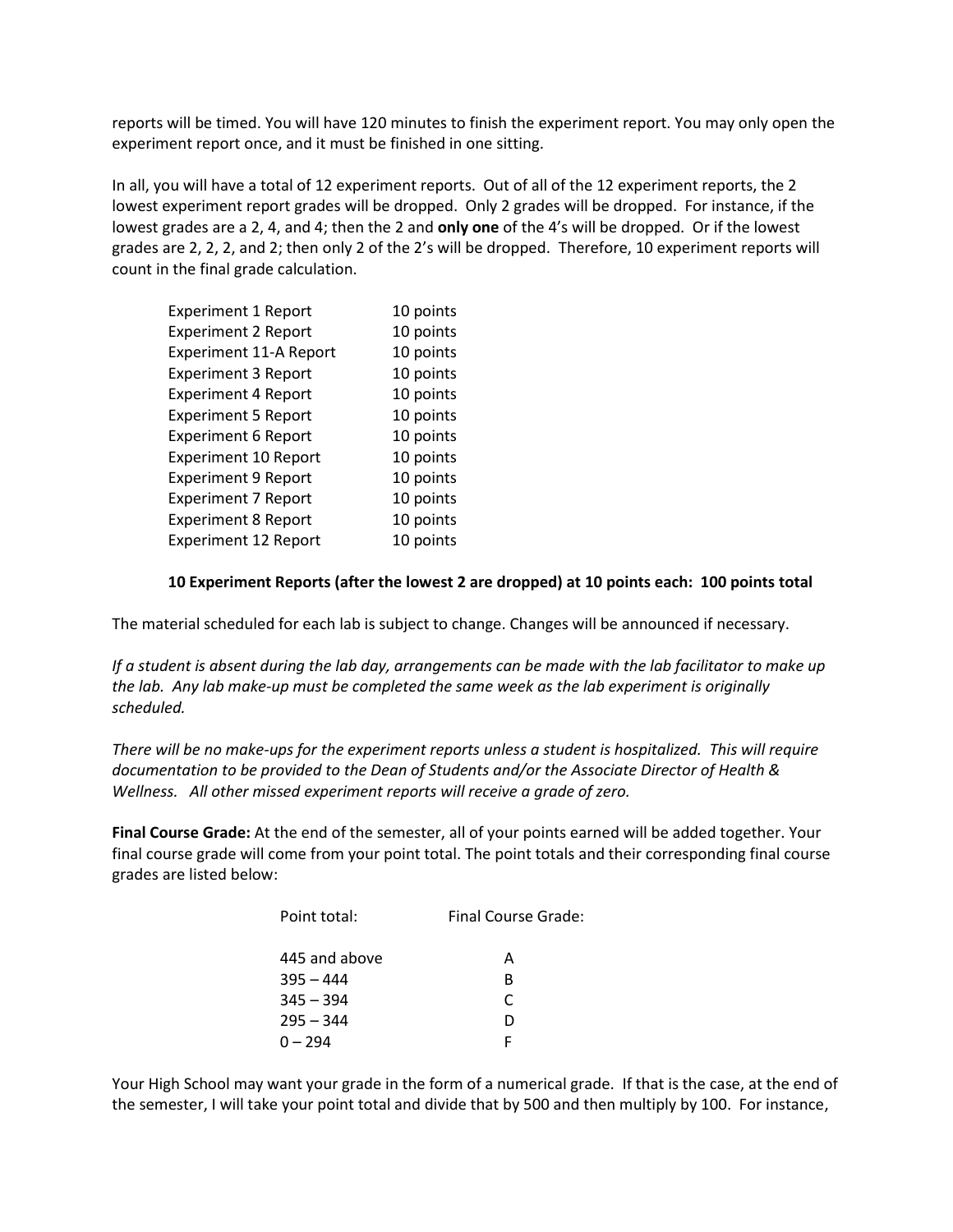if you have 400 total points at the end of the semester, then I will take 400/500 which equals 0.80 and multiply by 100 to make it an 80 as the numerical grade.

**Attendance Policy:** Students are expected to login frequently in order to be successful in this course. Students are officially enrolled in all courses for which they pay tuition and fees at the time of registration. Students who enroll in a course but have "Never Attended" (by not logging into this course on BlackBoard) by the official census date, as reported by the faculty member, will be administratively dropped by the Office of Admissions and Records. If it is determined that a student is awarded financial aid for a class or classes in which the student never attended or participated, the financial aid award will be adjusted in accordance with the classes in which the student did attend/participate and the student will owe any balance resulting from the adjustment. This is in accordance with the policies set forth in the SPC General Catalog. This course information sheet contains the schedule of lectures and labs. If you are unable to finish this course, complete a withdrawal slip at the registrar's office.

**Plagiarism and Cheating:** Students are expected to do their own work on all projects, quizzes, assignments, examinations, and papers. Cheating will not be tolerated. If a student is caught cheating on an exam or lab report, a grade of zero will be given for that exam or lab report.

Plagiarism violations include, but are not limited to, the following:

1. Turning in a paper that has been purchased, borrowed, or downloaded from another student, an online term paper site, or a mail order term paper mill;

2. Cutting and pasting together information from books, articles, other papers, or online sites without providing proper documentation;

3. Using direct quotations (three or more words) from a source without showing them to be direct quotations and citing them; or

4. Missing in-text citations.

Cheating violations include, but are not limited to, the following:

- 1. Obtaining an examination by stealing or collusion;
- 2. Discovering the content of an examination before it is given;

3. Using an unauthorized source of information (notes, textbook, text messaging, internet, apps) during an examination, quiz, or homework assignment;

4. Entering an office or building to obtain unfair advantage;

- 5. Taking an examination for another;
- 6. Altering grade records;
- 7. Copying another's work during an examination or on a homework assignment;

8. Rewriting another student's work in Peer Editing so that the writing is no longer the original student's;

9. Taking pictures of a test, test answers, or someone else's paper.

**Student Code of Conduct Policy:** Any successful learning experience requires mutual respect on the part of the student and the instructor. Neither instructor nor student should be subject to others' behavior that is rude, disruptive, intimidating, aggressive, or demeaning. Student conduct that disrupts the learning process or is deemed disrespectful or threatening shall not be tolerated and may lead to disciplinary action and/or removal from class.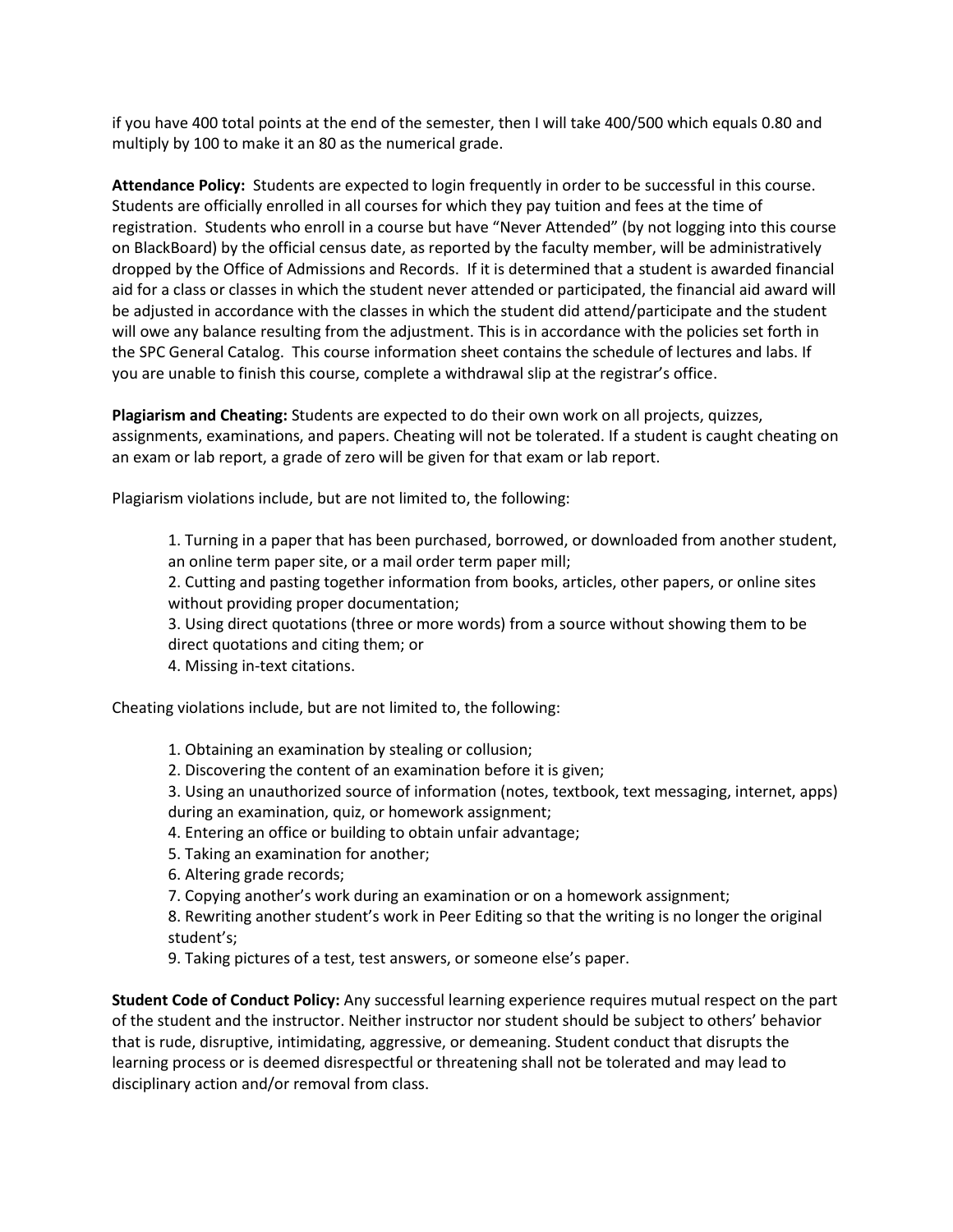**Diversity Statement:** In this class, the teacher will establish and support an environment that values and nurtures individual and group differences and encourages engagement and interaction. Understanding and respecting multiple experiences and perspectives will serve to challenge and stimulate all of us to learn about others, about the larger world and about ourselves. By promoting diversity and intellectual exchange, we will not only mirror society as it is, but also model society as it should and can be.

**Disability Statement:** Students with disabilities, including but not limited to physical, psychiatric, or learning disabilities, who wish to request accommodations in this class should notify the Disability Services Office early in the semester so that the appropriate arrangements may be made. In accordance with federal law, a student requesting accommodations must provide acceptable documentation of his/her disability to the Disability Services Office. For more information, call or visit the Disability Services Office at Levelland (Student Health & Wellness Office) 806-716-2577, Reese Center (Building 8) 806-716-4675, or Plainview Center (Main Office) 806-716-4302 or 806-296-9611.

**Nondiscrimination Policy:** South Plains College does not discriminate on the basis of race, color, national origin, sex, disability or age in its programs and activities. The following person has been designated to handle inquiries regarding the non-discrimination policies: Vice President for Student Affairs, South Plains College, 1401 College Avenue, Box 5, Levelland, TX 79336. Phone number 806-716- 2360.

**Title IX Pregnancy Accommodations Statement:** If you are pregnant, or have given birth within six months, Under Title IX you have a right to reasonable accommodations to help continue your education. To activate accommodations you must submit a Title IX pregnancy accommodations request, along with specific medical documentation, to the Director of Health and Wellness. Once approved, notification will be sent to the student and instructors. It is the student's responsibility to work with the instructor to arrange accommodations. Contact the Director of Health and Wellness at 806-716-2362 or email lcleavinger@southplainscollege.edu for assistance.

**Lab Safety:** The chemistry laboratory is a potentially hazardous environment. Therefore, all students must follow all of the safety rules passed out to you during the safety presentation. The students must also follow any specific safety rules listed in the lab manual and any that the instructor may announce during a lab period. A student not following the safety rules may be asked to leave the laboratory.

**Safety Rules:** These safety rules will be passed out in lab at your high school. The safety rules must be followed. Failure to do so can result in you being asked to leave the laboratory. You will be required to sign a sheet indicating you have read and agreed to follow the safety rules before being allowed to perform an experiment.

**BlackBoard:** The lecture portion of this course is completely online and is conducted through BlackBoard. BlackBoard may be accessed at https://southplainscollege.blackboard.com/ For help concerning the use and features of BlackBoard you can access the help menu at the left side of each BlackBoard page that you visit.

**Copyright Notice:** All material presented by the instructor in this online class is copyright protected. The material presented by the instructor may not be modified or altered in any way. You have permission to print out one copy of any material presented by the instructor in this online class (class information sheet, course orientation, and chapter PowerPoint or PDF presentations). The one copy must only be used for your personal educational use during this semester. The material may not be altered or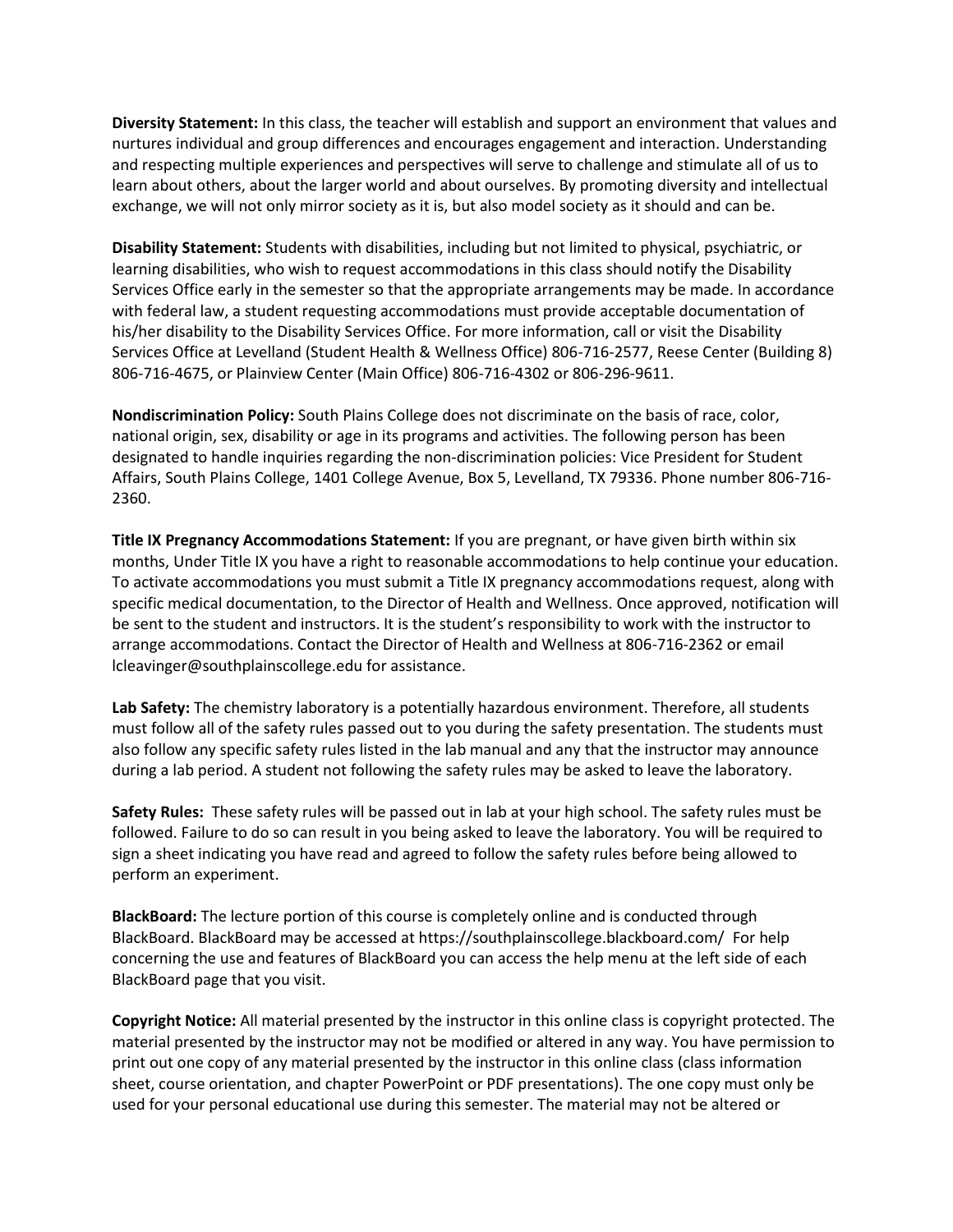modified in any way. The material may not be distributed in any way. You have permission to download the same material to your computer hard drive or other medium in order to print out the material. Any material downloaded must only be used for your personal educational use. The downloaded material may not be altered or modified in any way. The downloaded material may not be distributed in any way.

**Computer Problems OR BlackBoard Server Problems:** If a student's internet connection goes down, or a student's computer crashes or otherwise becomes inoperable for BlackBoard, it is the responsibility of the student to have their internet connection and/or computer repaired as soon as possible in order to avoid getting behind in the class. While the computer and/or internet connection is being repaired, the student should seek an alternate computer. This could be a friend's computer, a relative's computer, a computer at a library, or a computer at the computer lab on the Levelland or Reese campuses. It will be the student's responsibility to find an alternate computer to avoid getting behind in the class. If your computer crashes during a lab report or an exam, contact me immediately so that I can reset the lab report or exam for you. It is the responsibility of the student to have a backup plan in place. If the BlackBoard server goes down, the appropriate time extensions on any experiment reports or chapter exams will be determined and announced by the instructor.

**Logging into the Course:** You are not allowed to give your user ID and/or password to anyone. You will be dropped and given an F for your final grade if someone besides you is caught logging into this course under your user ID and/or password.

**Course Schedule:** The following table contains the tentative course schedule. All material (including lecture material, experiment material, and material scheduled for the chapter exams) is subject to change. Also, all dates are subject to change. Changes will be announced if necessary.

| <b>WEEK</b>    | <b>WEEK OF</b>           | <b>LECTURE</b>                                                                     | <b>EXAMS DUE</b>                           | <b>EXPERIMENT REPORTS DUE</b>                                                                    |
|----------------|--------------------------|------------------------------------------------------------------------------------|--------------------------------------------|--------------------------------------------------------------------------------------------------|
| 1              | AUGUST 30                | <b>BEGIN CHAP 1</b>                                                                |                                            |                                                                                                  |
| 2              | SEPTEMBER 6 BEGIN CHAP 2 |                                                                                    |                                            |                                                                                                  |
| 3              | <b>SEPTEMBER 13</b>      | BEGIN CHAP 3; TAKE CHAPTER 1 EXAM (OPENS SEPT 13<br>AT 8 AM)                       | CHAPTER 1 EXAM DUE FRIDAY SEPT 17 AT 11 PM |                                                                                                  |
| 4              | <b>SEPTEMBER 20</b>      | CONTINUE WITH CHAPTERS 1, 2, AND 3; TAKE<br>CHAPTER 2 EXAM (OPENS SEPT 20 AT 8 AM) | CHAPTER 2 EXAM DUE SEPT 24 BY 11 PM        | EXPERIMENT 1 AND 2 REPORTS DUE SEPT 24 BY 11 PM                                                  |
| 5              | <b>SEPTEMBER 27</b>      | BEGIN CHAP 4; TAKE CHAPTER 3 EXAM (OPENS SEPT 27<br>AT 8 AM)                       | CHAPTER 3 EXAM DUE OCT 1 BY 11 PM          |                                                                                                  |
| 6              | <b>OCTOBER 4</b>         | <b>BEGIN CHAP 5</b>                                                                |                                            |                                                                                                  |
| $\overline{7}$ | OCTOBER 11               | BEGIN CHAP 6; TAKE CHAPTER 4 EXAM (OPENS OCT 11<br>AT 8 AM)                        | CHAPTER 4 DUE OCT 14 BY 11 PM              |                                                                                                  |
| 8              | <b>OCTOBER 18</b>        | BEGIN CHAP 7; TAKE CHAPTER 5 AND 6 EXAMS (OPENS<br>OCT 18 AT 8 AM)                 |                                            | CHAPTER 5 AND 6 EXAMS DUE OCT 22 BY 11 PM EXPERIMENT 11, 3, 4, AND 5 REPORTS DUE OCT 22 BY 11 PM |
| 9              | OCTOBER 25               | <b>BEGIN CHAP 8</b>                                                                |                                            |                                                                                                  |
| 10             | <b>NOVEMBER 1</b>        | BEGIN CHAP 9; TAKE CHAPTER 7 EXAM (OPENS NOV 1<br>AT 8 AM)                         | CHAPTER 7 EXAM DUE NOV 5 BY 11 PM          |                                                                                                  |
| 11             | <b>NOVEMBER 8</b>        | CONTINUE WITH CHAPTERS 7, 8, AND 9; TAKE<br>CHAPTER 8 EXAM (OPENS NOV 8 AT 8 AM)   | CHAPTER 8 EXAM DUE NOV 12 BY 11 PM         |                                                                                                  |
| 12             | <b>NOVEMBER 15</b>       | BEGIN CHAP 10; TAKE CHAPTER 9 EXAM (OPENS NOV<br>15 AT 8 AM)                       | CHAPTER 9 EXAM DUE NOV 19 BY 11 PM         | EXPERIMENT 6, 10, 9, AND 7 REPORTS DUE NOV 19 BY 11 PM                                           |
| 13             |                          | NOVEMBER 22 BEGIN CHAP 11                                                          |                                            |                                                                                                  |
| 14             | <b>NOVEMBER 29</b>       | BEGIN CHAP 12; TAKE CHAPTER 10 EXAM (OPENS NOV<br>29 AT 8 AM)                      | CHAPTER 10 EXAM DUE DEC 3 BY 11 PM         | EXPERIMENT 8 AND 12 REPORTS DUE DEC 3 BY 11 PM                                                   |
| 15             | DECEMBER 6               | CONTINUE WITH CHAP 10, 11, AND 12; TAKE CHAPTER<br>11 EXAM (OPENS DEC 6 AT 8 AM)   | CHAPTER 11 EXAM DUE DEC 10 BY 11 PM        |                                                                                                  |
| 16             |                          | DECEMBER 13 TAKE CHAPTER 12 EXAM (OPENS DEC 12 AT 8 AM)                            | CHAPTER 12 EXAM DUE DEC 14 BY 11 PM        |                                                                                                  |